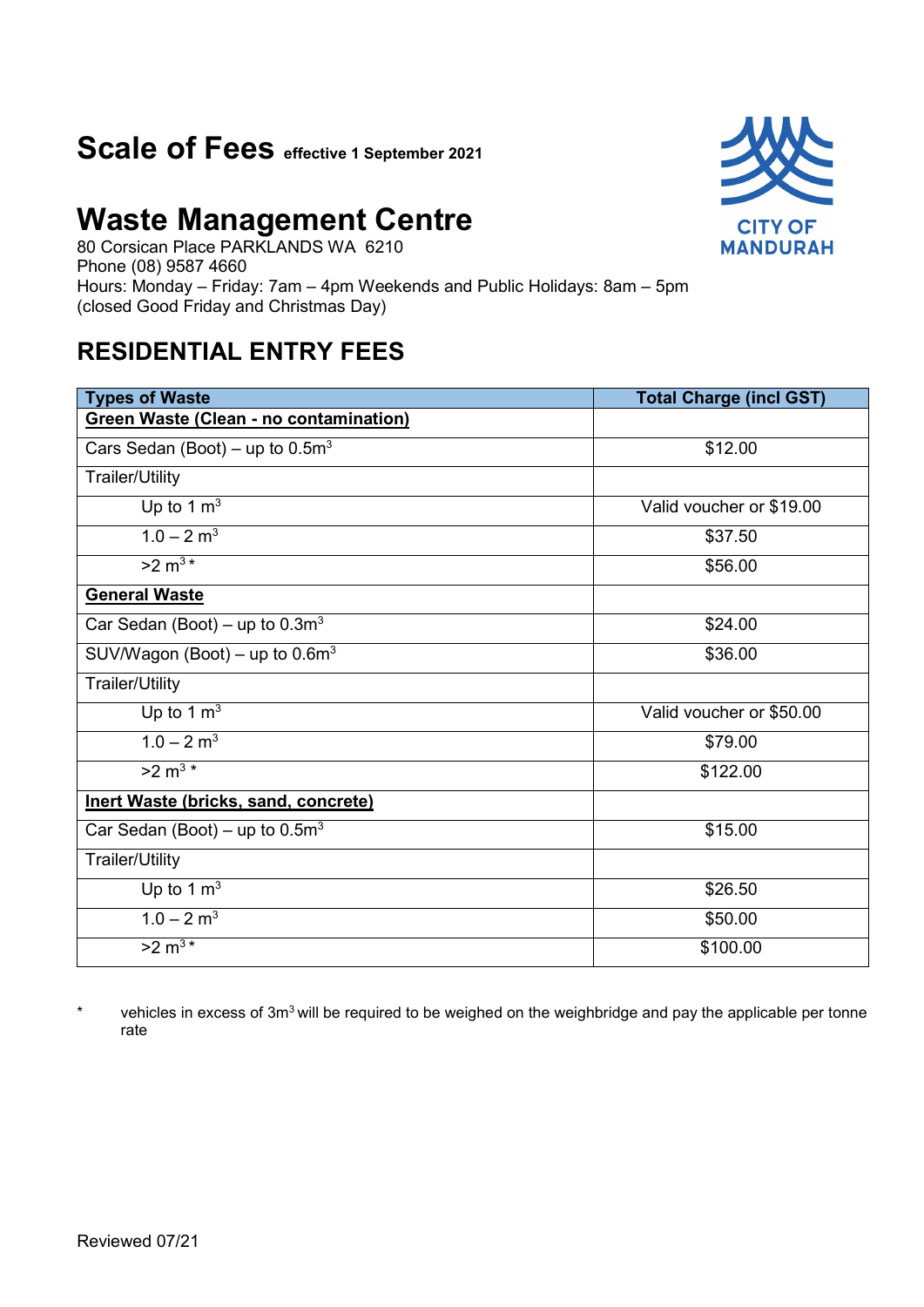| Types of Waste                           | <b>Total Charge (incl GST)</b> |
|------------------------------------------|--------------------------------|
| Passenger Tyres (each)                   | \$7.50                         |
| Passenger Tyres (each) with rim attached | \$14.00                        |
| Truck Tyres (each)                       | \$18.00                        |
| Truck Tyres (each) with rim attached     | \$21.00                        |
| Asbestos - per sheet or part thereof     | \$19.00                        |
| Asbestos per tonne (maximum 2 tonne)     | \$200.00                       |
| Car Bodies - per car                     | \$15.00                        |
| Mattresses (each)                        | \$34.00                        |

- Loads in excess of 3 cubic metres will be deemed to be commercial and will be weighed and charged by weight.
- Payment in full, strictly by cash or EFTPOS upon entry

### **ITEMS ACCEPTED FREE OF CHARGE**

| For Cars, utility, van or trailer (Residential customers only) |  |
|----------------------------------------------------------------|--|
|----------------------------------------------------------------|--|

- All scrap metal, including fridges, washing machines and microwaves
- Cardboard
- Gas bottles (less than or equal to 9kg)
- Car batteries
- General packaging recyclables
- Household hazardous waste (maximum of 20 litres or 20 kgs per item)
- Engine oil (maximum of 20 litres)
- Compact fluorescent globes
- E-waste
- Paint

### **PUBLIC WEIGHING**

| <b>Description</b>                           | <b>Total Charge (incl GST)</b> |
|----------------------------------------------|--------------------------------|
| Public Weigh Bridge Use (With Certification) | \$32.50                        |

### **VOUCHER ENTRY/USAGE**

#### For Cars, utility, van or trailer

- Ratepayers of the City of Mandurah who pay for a household waste service are entitled to free entry upon presentation of a valid waste voucher
- Each voucher can be used to dispose of 1  $m<sup>3</sup>$  of general or green waste from a car, utility, van or trailer.
- Car tyres will be charged separately
- Asbestos waste will be charged separately
- Each voucher is individually bar coded and contains specific information about the property. The City can track vouchers through the barcode and vouchers that are sold on social media will be voided
- A valid voucher must be presented to the gate attendant at the time of entry in order to gain free disposal.
- Vouchers are not transferrable or redeemable for cash.
- Vouchers are valid for one year only and expire on 31 August each year.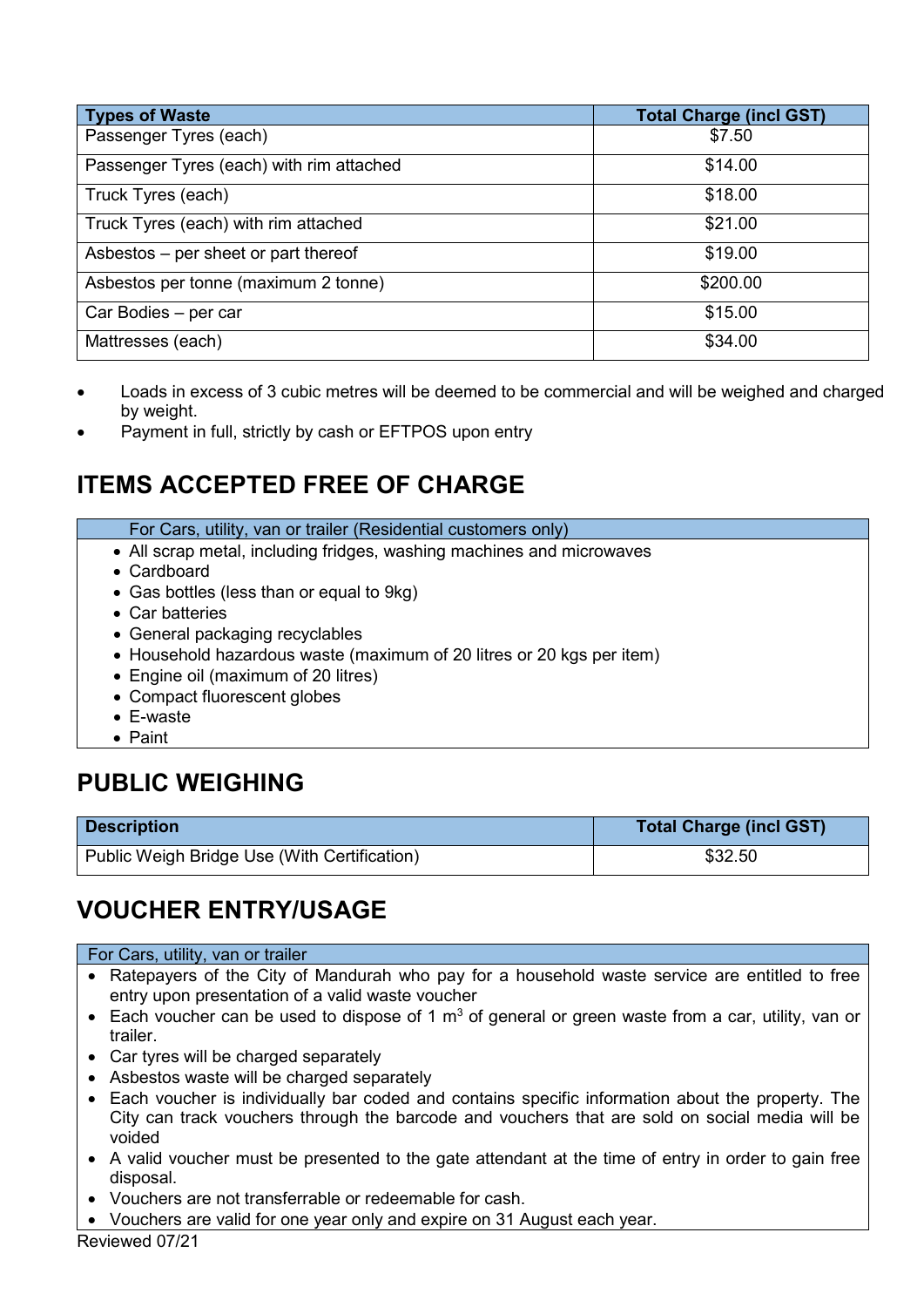# **Scale of Fees effective 1 September 2021**

# **Waste Management Centre**

80 Corsican Place PARKLANDS WA 6210 Phone (08) 9587 4660 Hours: Monday – Friday: 7am – 4pm, Weekends/Public Holidays: 8am – 5pm (closed Good Friday and Christmas Day)

### **COMMERCIAL ENTRY - WEIGHBRIDGE FEES**

| <b>Types of Waste</b>                                                              | <b>Total Charge per tonne</b><br>(incl GST) |
|------------------------------------------------------------------------------------|---------------------------------------------|
| <b>General Waste</b>                                                               | \$148.00                                    |
| General Waste Metro Area (Landfill Levy applies)                                   | \$148 plus applicable<br>Waste Levy         |
| Green Waste (no contamination)<br><b>Trucks</b><br><b>Utilities &amp; Trailers</b> | \$92.00                                     |
| up to 1 $m3$<br>$1.0 - 2.0$ m <sup>3</sup><br>$> 2.0 \text{ m}^3$                  | \$19.00<br>\$37.50<br>\$56.00               |
| Large Logs/Tree Trunks                                                             | \$103.00                                    |
| Inert Waste (bricks, concrete, sand)                                               | \$73.00                                     |
| Recyclable steel only (no contamination)                                           | No Charge                                   |
| Passenger Tyres (each)                                                             | \$7.50                                      |
| Passenger Tyres (each) with rim attached                                           | \$14.00                                     |
| Truck Tyres (each)                                                                 | \$18.00                                     |
| Truck Tyres (each) with rim attached                                               | \$21.00                                     |
| Asbestos (maximum 2 tonnes)                                                        | \$200.00                                    |
| Asbestos – per sheet or part thereof                                               | \$19.00                                     |
| Cardboard/general recyclables (per m <sup>3</sup> )                                | \$12.50                                     |
| Fluorescent tubes (per kg)                                                         | \$5.60                                      |
| E-waste (per kg)                                                                   | \$0.90                                      |
| Mattresses (per item)                                                              | \$34.00                                     |

### **MINIMUM CHARGE ON WEIGHBRIDGE- COMMERCIAL VEHICLES**

| <b>Description</b>   | <b>Total Charge (incl GST)</b> |
|----------------------|--------------------------------|
| <b>General Waste</b> | \$51.00                        |
| Green Waste          | \$37.00                        |
| Inert Waste          | \$31.00                        |